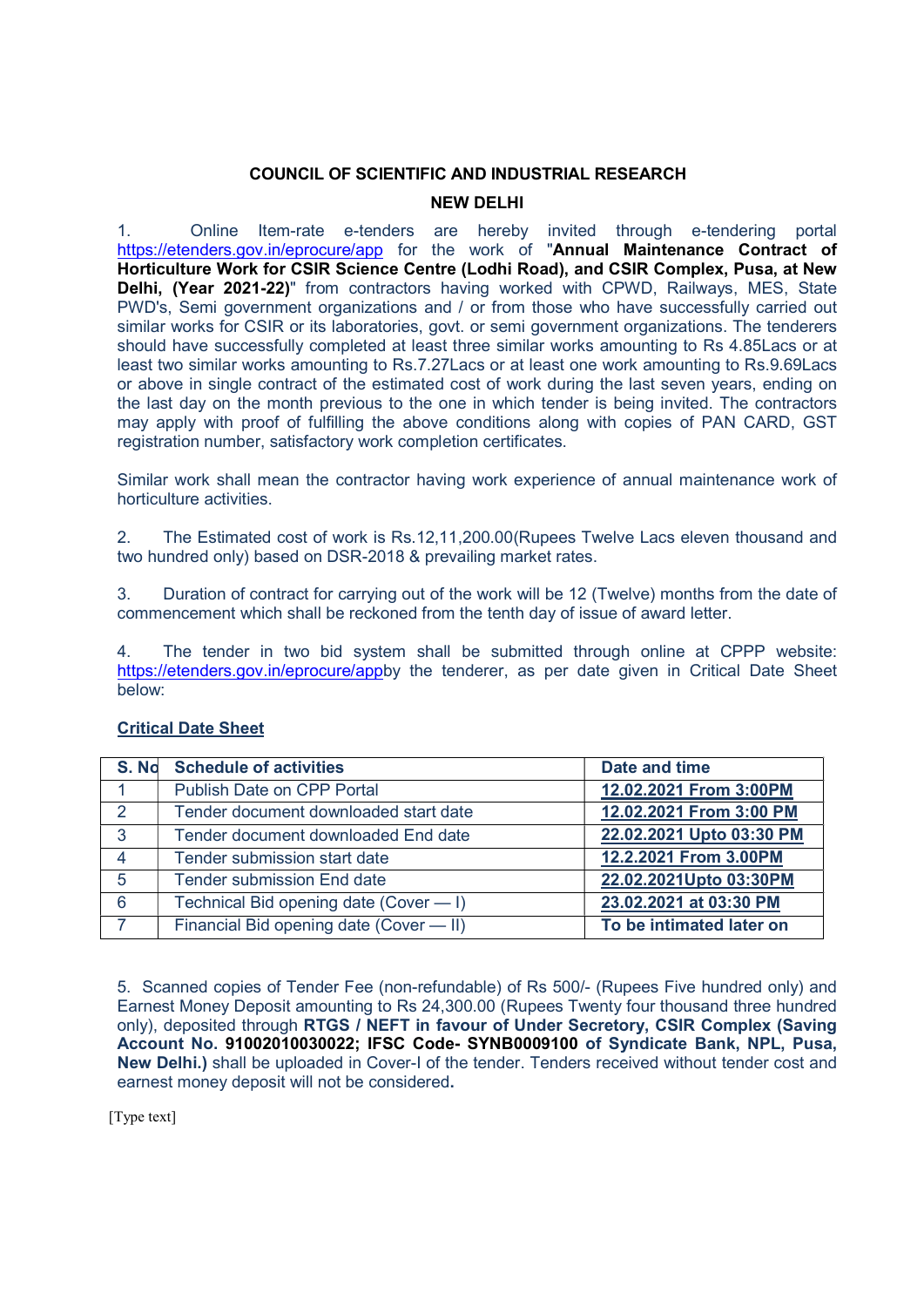6. The tenderer is to indicate the name & telephone numbers of issuing agency of the completion certificates to enable the verification of the documents, if necessary. It may be noted that even after opening of price bid, the credential submitted found to be false/forged the offer submitted shall be rejected out rightly. No further clarification will be sought from the tenderers.

7. The employer does not bind himself to accept the lowest or any tender and reserves to himself the right of accepting the whole or any part of the tender and the tenderer shall be bound to perform the same at the rates quoted by him.

8. No tenderer shall be permitted to tender for works in the concerned unit of C.S.I.R. in which a relative is posted in the grade between Controller of Administration and Junior Engineer, (both inclusive). He shall also intimate the name of persons who are working with him in any capacity or subsequently employed by him and who relatives are as mentioned above.

Note: A person shall be deemed to be a relative of another if, and only if, (a) they are members of a Hindu undivided family or (b) they are husband and wife or (c) the one is related to the other in the following manner: father, mother (including step mother), son (including step son), Son's wife, Daughter (including step daughter), Father's father, Son's son, Son's son's wife, Son's daughter, Son's daughter's husband, Daughter's husband, Daughter's son, Daughter's son's wife, Daughter's daughter, Daughter's daughter's husband, Brother (including step brother), Brother's wife, Sister (including step sister), Sister's husband.

9. Tenders submitted shall remain valid for a period of 90 days from the bid submission end date for the purpose of acceptance and award of work. Validity of the tender beyond 90 days from the bid submission end date shall be extended by mutual consent.

10. In e-tendering, tenderer can quote the rates in figure only. The rates in words, amount of each item and total is generated automatically. Therefore, the rate quoted by the tenderer in figure is to be taken as correct.

11.The tenderer should carefully see the contract drawings (as applicable) as no claim whatsoever will be entertained for any alleged ignorance thereof.

12. Before tendering, the tenderer shall inspect the site to fully acquaint himself about the conditions inplants etc., conditions affecting accommodations and movement of labour etc. required for the satisfactory execution of contract. No claim whatsoever on such accounts shall be entertained by the employer under any circumstances.

13. If any tenderer withdraws his tender within the validity period or makes any modification in terms and conditions of the tender, before the award of work, which are not acceptable to CSIR then CSIR shall, without prejudice to any other right or remedy, shall be at the liberty to forfeit 50 % (fifty percent) of the Earnest Money deposit absolutely. Further, the tenderer shall not be allowed to participate in the re-tendering process for this work.

14.100% Earnest Money will be forfeited if the contractor fails to commence the work within the stipulated period after the Award of the work.

15. Except writing rates in figure only, the tenderer should not write any conditions or make any changes, additions, alterations and modifications.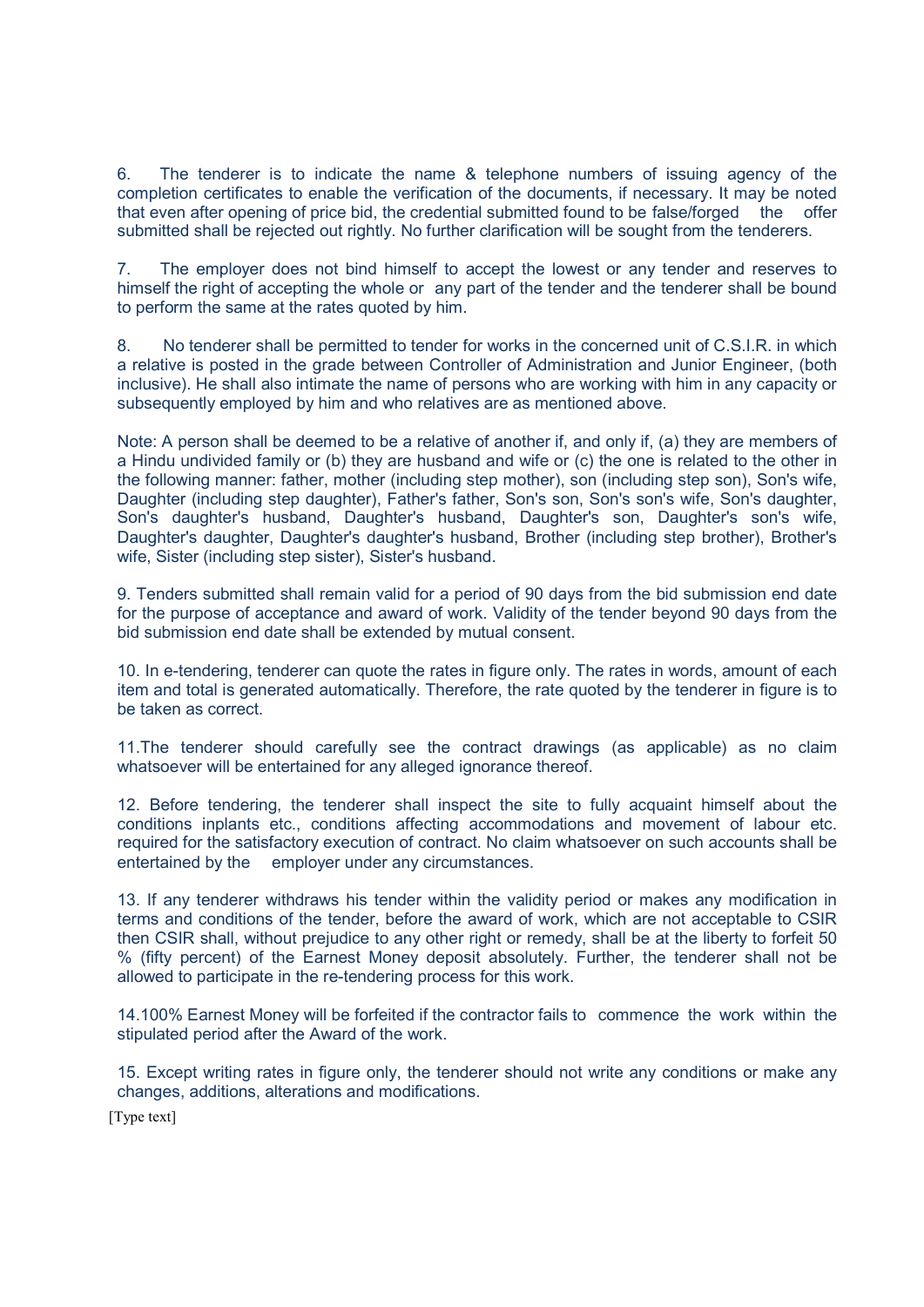16. Some of the major provisions of General Conditions of Contract are given below. Interpretations however, shall be as given in the General Conditions of Contract.

a. DEFECTS LIABILITY PERIOD is of 01 Month from the date of completion as certified by the Engineer-In-Charge.

b. Minimum value of work for the Intermediate Certificate:- Interim certificate will be Rupees One Lakh. However, a lesser amount can be admitted for intermediate / interim certificate at the discretion of the Engineer-In-Charge.

c. SECURITY DEPOSIT: A sum  $@$  10 % of the gross amount of the bill shall be deducted from each running bill of the contractor till the sum along with sum already deposited as earnest money, amounts to 5 % of the tendered value of the work. In addition, the contractor shall be required to deposit an amount equal to 5 % of the contract value as performance security within the period prescribed in the letter of award issued to him.

d. COMPENSATION: Contractor shall pay, as compensation, an amount equal to 1% (one percent) or such smaller amount as Employer (whose decision in writing shall be final) may decide on the cost of whole work as shown in the agreement, for every week that the work remains un-commenced or unfinished or due quantity of work remains incomplete after the scheduled dates. Compensation to be paid shall not exceed 10% (Ten percent) of the contract amount as shown in the agreement.

17. For any queries relating to the Tender Document and the terms and conditions content therein should be addressed to SO(Engg), CSIR Complex, Pusa, New Delhi.

18. Clause No.28 of conditions of contract i.e. "Escalation" will not be applicable in this work.

19. The labours (Mali's) deployed by the contractor at site will be paid by the contractor on the basis of minimum wages as notified by Govt. of NCT of Delhi from time to time.

20. All tenderers should submit the proof of their Goods and Services Tax registration. Deduction of GST will be made from their running and final bill as per standard norms of the Government, if required. Contractors are requested to refer clause no.5 of General conditions of contract for quoting rates of tender items. The contractor shall quote their rates inclusive of all taxes i.e GST and Labour cess etc.

21. As the site of work is in restricted area, hence, there will be curb on traffic movements in specific hours. Nothing extra shall be paid on this account.

## 22. Opening of Technical Bid (Cover: I)

(a) The Technical bid will be opened by Tender Opening Committee (TOC) on 23.02.2021 at 03:30 PM, in the office of Chief Engineer, ESD, CSIR Complex, Pusa, New Delhi-110012, in the presence of such intending tenderers or their authorized representatives who may wish to be present at that time. No claim or any grievances will be entertained what-so-ever by the Tender Opening Committee in this regard.

(b) The TOC, after evaluation of documents contained in Cover:I i.e. Technical Bid, will decide the eligible tenders, as per the criteria laid down in the NIT.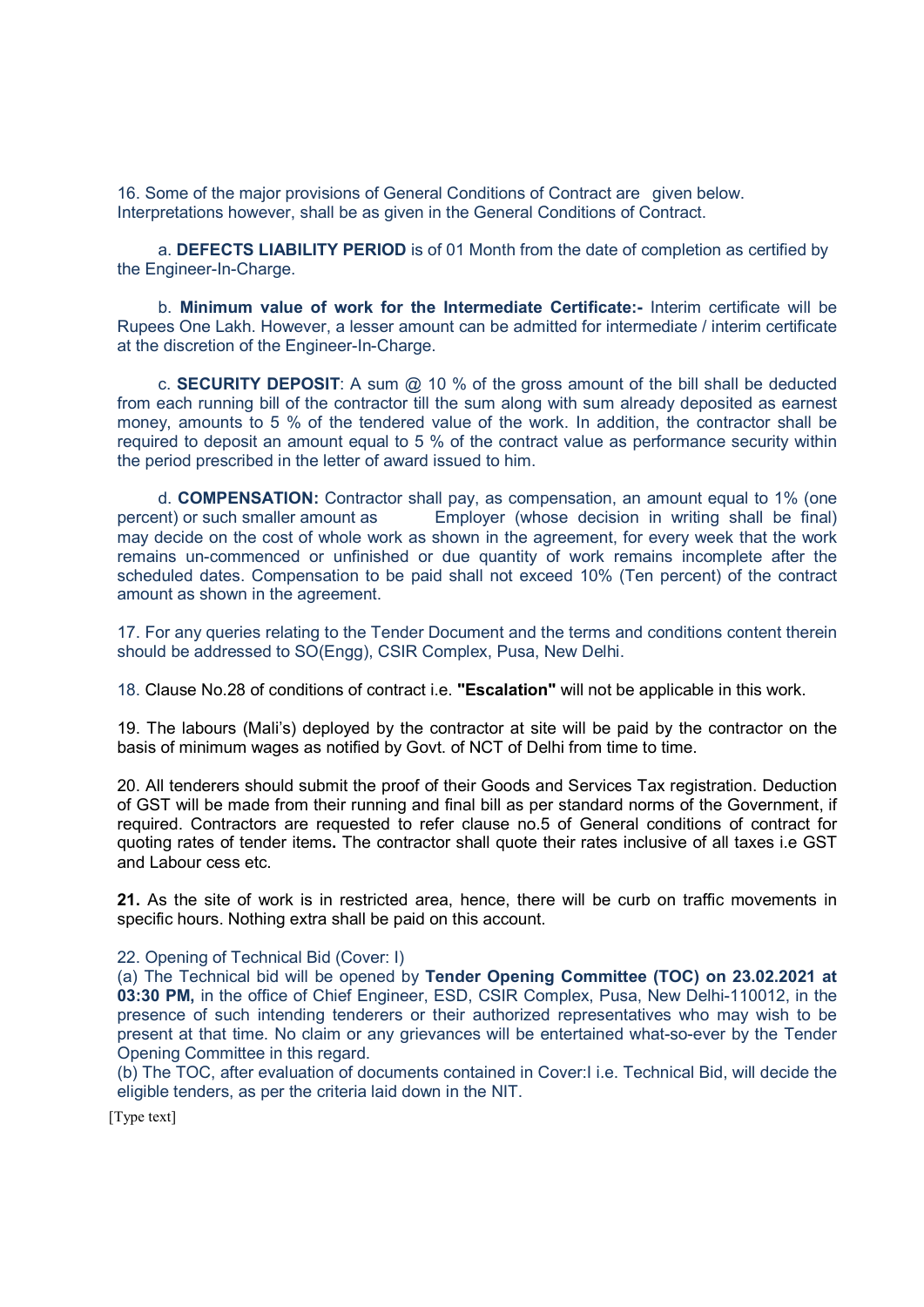(c) The TOC will then open the Financial Bids of only eligible tenderers.

23. Opening of Financial Bid (Cover: II). The Cover: II of Eligible Tenderers shall be opened serially. The total amount quoted by the tenderers shall then be read out by the TOC for information of those present / participated.

24. Tender Liable for Rejection.

Tender is liable for outright rejection if on opening it is found that —

(a) The Tenderer has not strictly followed the procedure laid down for submission of tender.

- (b) If the tender is CONDITIONAL.
- (c) If the Tenderer has quoted his offer anywhere else other than specified place provided.
- (d) The Tenderer has not uploaded the documents or Failed to fill the prescribed format.
- (e) Any other ground as decided by the TOC in view of deviation from Tender Document.

25. The instructions for the submission of e-tender are available on the CPPP website i.e. https://etenders.gov.in/eprocure/app under the "Instruction for Online Bid Submission". All the intending tenderers are requested to go through these instructions before entering into the process of e-tendering and advised to visit again CPPP website regularly till closing date of submission of tender for any corrigendum/ addendum/ amendment. Manual tenders shall not be accepted.

26. The tenderer shall submit an undertaking as per Annexure:I on Firm letter head. The scanned copy of the Undertaking shall be uploaded in Cover:I and the Original Copy of the undertaking should be submitted before award of work to Engineering Services division.

27. List of documents to be scanned and uploaded in Cover: I & II are as per follows:

| SI. No        | Cover-I                                            | Cover-II                                                        |
|---------------|----------------------------------------------------|-----------------------------------------------------------------|
|               | Receipt of deposit of Tender Cost                  | Financial bid as per format<br>given in the tender<br>document. |
| $\mathcal{P}$ | Receipt of deposit of EMD                          |                                                                 |
| 3             | Copies of experience certificates of similar works |                                                                 |
|               | completed satisfactorily as per NIT                |                                                                 |
| 4             | Copy of GST registration number                    |                                                                 |
| 5             | Copy of PAN Card                                   |                                                                 |
| 6             | Tender Acceptance Letter as per clause no.22       |                                                                 |
|               | above                                              |                                                                 |